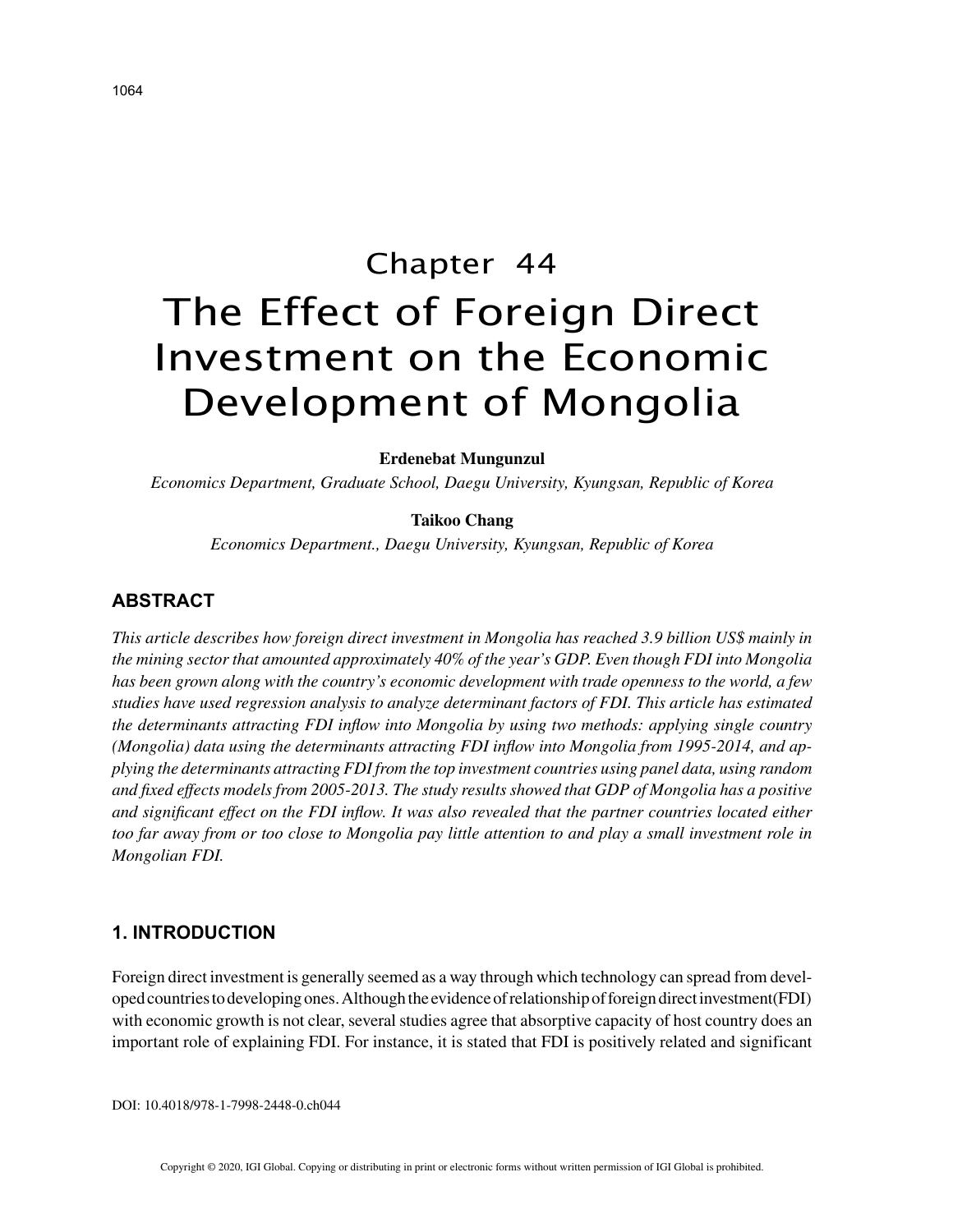only for higher income countries and has no impact in lower income countries. And it is asserted that contribution of FDI for economic growth is determined by its interaction to the human capital level in host country. Mungunzul and Chang (2016) showed that FDI does a different role in growth procedure because of differing trade policy regimes. Even though there are different shapes of overseas capital flows, FDI has been research topics. FDI is an investment done abroad through establishing a new company in host country or through acquiring shares to have full managerial power of existing foreign company.

This paper's goal is to determine the factors affecting the FDI flows into Mongolia through answering the following questions: Firstly, how FDI influences on economic development of Mongolia. Secondly, which factors can be identified with regard to FDI. Thirdly, what recommendations could be applied to induce FDI flows into the country.

## **2. METHODOLOGY AND DATA ANALYSIS**

## **2.1. Research Model**

A gravity model is a way of explaining FDI, not only the flow of FDI, but the effect of distance in FDI and relationship between FDI and trade of related countries by using econometric measure of distance. A gravity model can explain the relative market sizes of related countries and their distance each other. Mungunzul (2016) asserted that distance could be accepted as a measure of management cost in handling foreign activities, for example, cost of transportation and communications, cost of dealing with cultural and language gaps, costs of dispatching personnel overseas and the information cost of institutional and legal matters. Tinbergen (1962) and Pöyhönen (1963) suggested first version of the model. It has been argued that export is positively related to income of the related countries and the distance of the countries affects export. Several contributions have recently been made to this early version. A gravity model has been generally used for analyzing determinants of FDI inflows. In simple form, gravity model for FDI suggests that FDI has positive relationship with GDP levels in host and investing countries and negative relationship with the distance between countries. A number of empirical studies analyze bilateral FDI flows through the framework of the gravity model. The determinants of FDI flows to emerging economies was examined by Frenkel, Funke, & Stadtmann (2004).

Gravity model classic equation:

$$
X_{ijt} = A \frac{Y_{it}^B Y_{jt}^C}{D_{ij}^D}
$$
 (1)

where  $Y_{it}$  is GDP of country *i* at time *t*,  $Y_{it}$  GDP of country *j* at time *t*,  $D_{it}$  distance between related two countries, and A, B, C, D constants. The left-hand side variable,  $X_{\ldots}$ , is FDI flows country *i* to country *j* in time *t*. The gravity models have found application in the empirical literature for more than just inspecting FDI inflows. The relationship of gravity has been generally applied in trade flows area and similar relationship holds for large area of spatial economic interaction, for example, telecommunications, overseas equity holdings and technology transfer (Navaretti & Venables 2004).

Gravity type equation of the FDI study as follows: